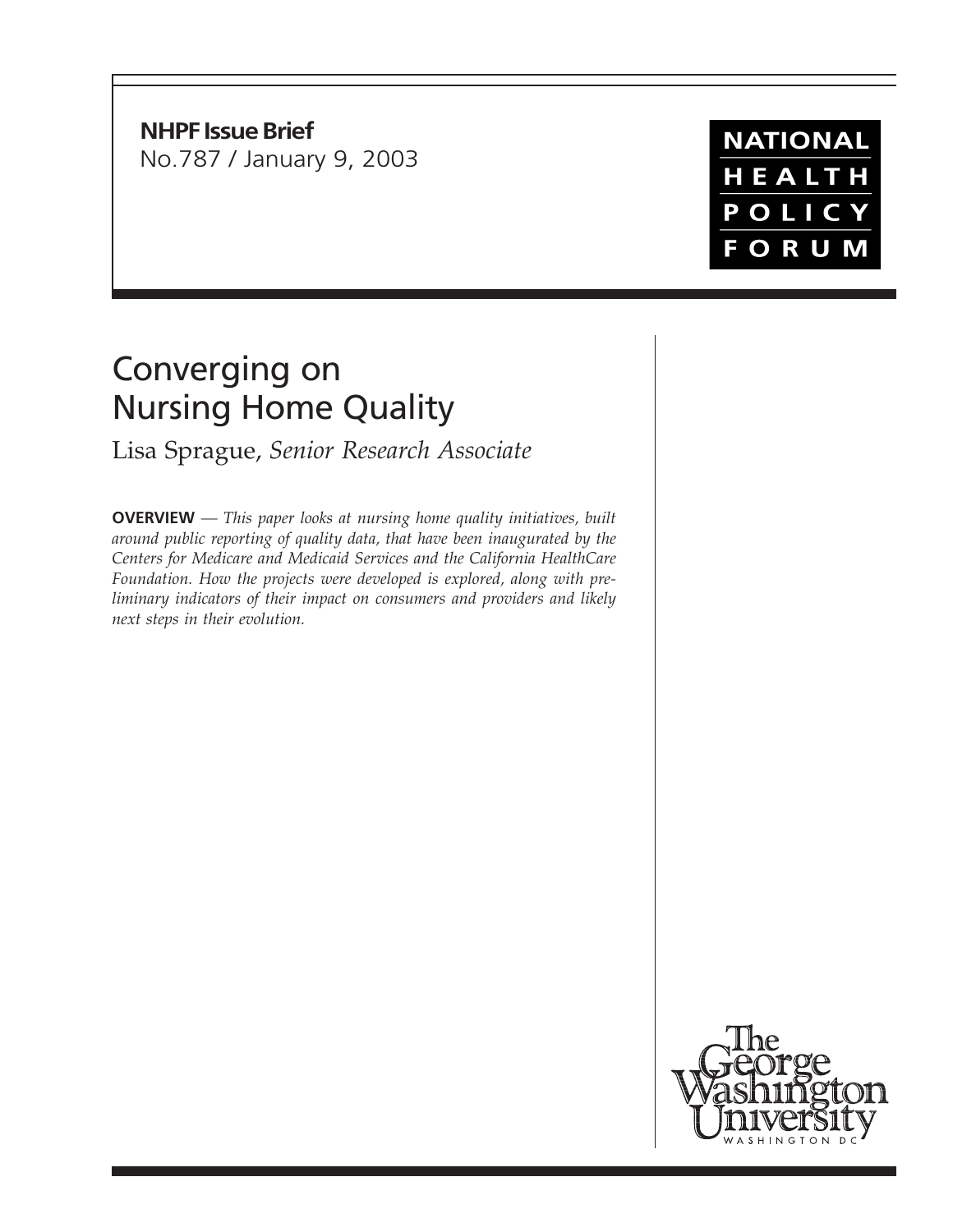# Converging on Nursing Home Quality

Quality of care in nursing homes—where more than half of Americans over 65 will spend time at some point in their lives—has long been a matter of concern for residents, families, consumer groups, and policymakers. While various quality-related efforts have been undertaken at the federal and state levels, none has proved wholly satisfactory, as attested by the titles of General Accounting Office (GAO) reports from 1998 *(California Nursing Homes: Care Problems Persist Despite Federal and State Oversight*) through 2002 *(Nursing Homes: More Can Be Done to Protect Residents from Abuse*).1

Quality initiatives inaugurated in recent months have seized on public reporting of quality data as key to steering people away from inadequate or negligent care. Sponsors suggest that making information available to consumers—for example, via the Centers for Medicare and Medicaid Services' (CMS') "Nursing Home Compare" or the California HealthCare Foundation's (CHCF's) "California Nursing Home Search" Web sites—could serve several purposes:

■ Stimulate market forces by driving consumers toward the topperforming facilities, thereby forcing underachieving facilities to improve in order to remain competitive.

- Provide benchmarks and motivation to help facilities initiate quality improvement efforts.
- Develop an information base on which to build public policy.<sup>2</sup>

As might be said of almost any policy issue, there is a need in these initiatives to balance burden against benefit, the boon of readily available information against the danger that it could be inaccurate or misused, the desire for thoroughly valid quality measures against the peril of inertia and delay.

## **THE CMS NURSING HOME QUALITY INITIATIVE**

In 1998, CMS launched its "Nursing Home Compare" Web site, which now provides information about nursing homes (such as number of certified beds, type of ownership, and deficiencies found during the last state inspection) and their residents (such as percentage of residents with pressure sores or delirium). In 2001, Secretary of Health and Human Services Tommy G. Thompson announced an initiative to identify, collect, and publish nursing home quality information that would help consumers compare nursing homes in their local area. A six-month pilot **National Health Policy Forum** 2131 K Street NW, Suite 500 Washington DC 20037

202/872-1390 202/862-9837 [fax] nhpf@gwu.edu [e-mail] www.nhpf.org [web]

**Judith Miller Jones** *Director*

**Judith D. Moore** *Co-Director*

**Michele Black** *Publications Director*

NHPF is a nonpartisan education and information exchange for federal health policymakers.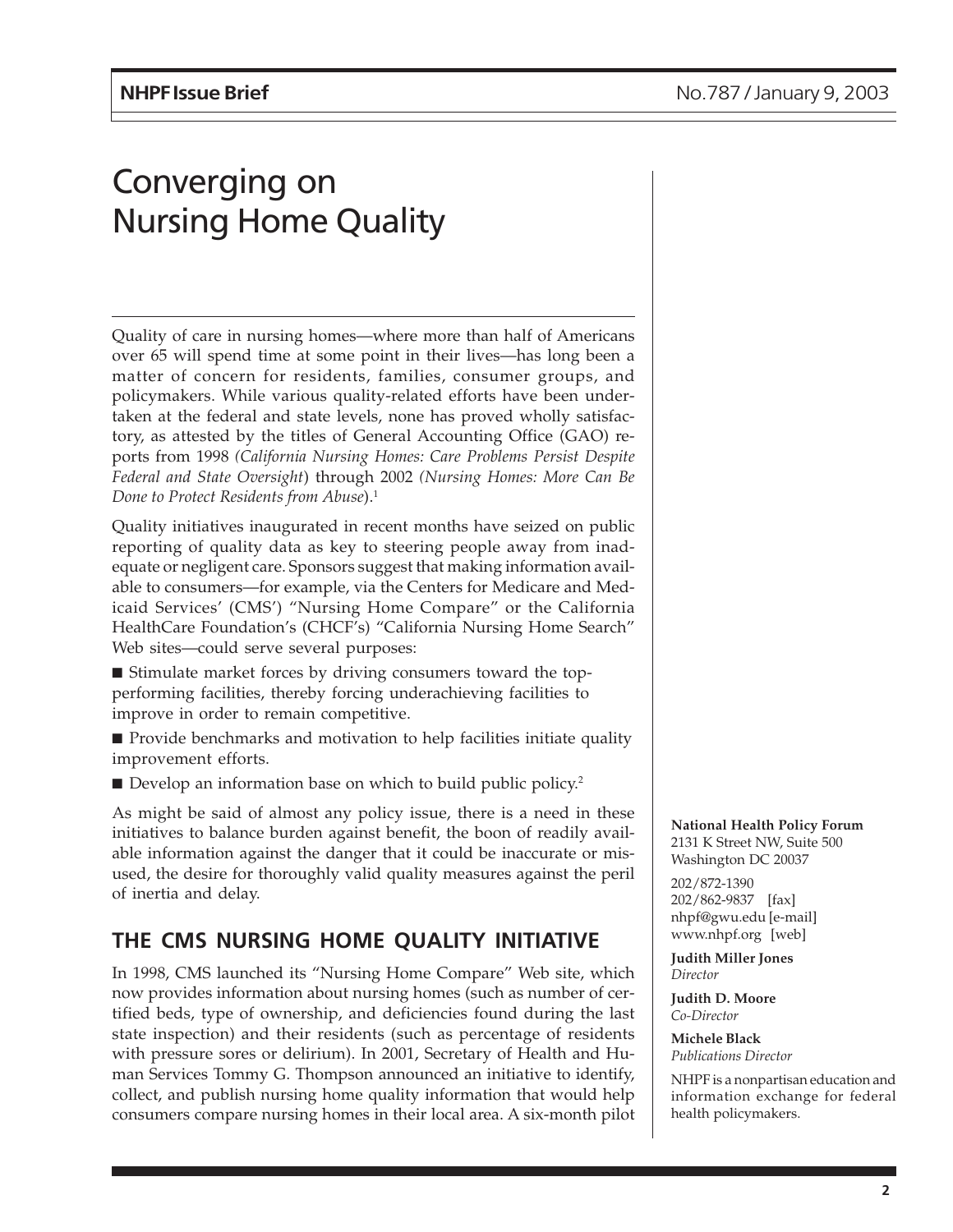project in Colorado, Florida, Maryland, Ohio, Rhode Island, and Washington was expanded to all 50 states in November 2002.

The pilot, designed to test new communication mechanisms for reaching Medicare beneficiaries, kicked off in April 2002 with newspaper ads in 30 newspapers in the six pilot states, each containing comparative quality information on nursing homes in that market. As Thompson described it, "We are both helping consumers to make decisions that best meet their needs and creating market incentives for nursing homes to further improve quality."3 In support of the latter effort, CMS directed its contracting quality improvement organizations to offer training to nursing homes on using the nursing homes' own data to identify opportunities for improvement, to share best practices among nursing facilities, and to partner with nursing homes in quality-improvement programs.4

Settling on quality indicators to be publicly reported was a complicated process—one that is still not fully resolved. CMS originally contracted with two organizations, Abt Associates and the National Quality Forum (NQF), to study potential quality indicators and recommend those suitable for public reporting. Abt identified and analyzed existing quality indicators from the literature, including those developed earlier for CMS by the Center for Health Systems Research and Analysis (CHSRA) at the University of Wisconsin. Abt eventually recommended a set of these to CMS, along with a number of additional indicators that Abt itself developed to address perceived gaps in measuring care in the chronic and post-acute (short-stay) populations. The recommended indicators were based on the quarterly Minimum Data Set (MDS) reporting required of nursing homes by CMS.

NQF was charged with reviewing Abt's results and (*a*) recommending a set of indicators suitable for use in CMS' six-state pilot project and (*b*) developing a set of core quality measures to be used nationwide. Fol-

lowing its consensus-based model, NQF convened a steering committee, which eventually recommended 11 indicators to CMS. Nine were chosen. The agency's criteria were that a set of measures represent a cross-section of domains of care and that they relate to each other to form a picture of overall quality of care. Nursing home industry representatives pointed out that all but one of the indicators were cast as negatives, such that a high score is worse than a low score.

Results of an Abt-conducted validation study of the measures it had recommended to CMS (including those used in the pilot) were reported in August 2002. The study's purpose

**"We are both helping consumers to make decisions that best meet their needs and creating market incentives for nursing homes to further improve quality."**

#### **"Indicator" vs. "Measure"**

*Quality* indicators*, as GAO explains it, are essentially numeric warning signs of problems, such as a higher-than-expected incidence of pressure sores. They are used to identify concerns that need further investigation, but are not enough on their own to make judgments about quality of care.*

*Quality* measures *have undergone validation tests to determine whether indicators actually reflect the quality of care provided, after taking resident- and facility-level conditions into account. Measures are reliable predictors of quality. The distinction probably is lost on the typical consumer.*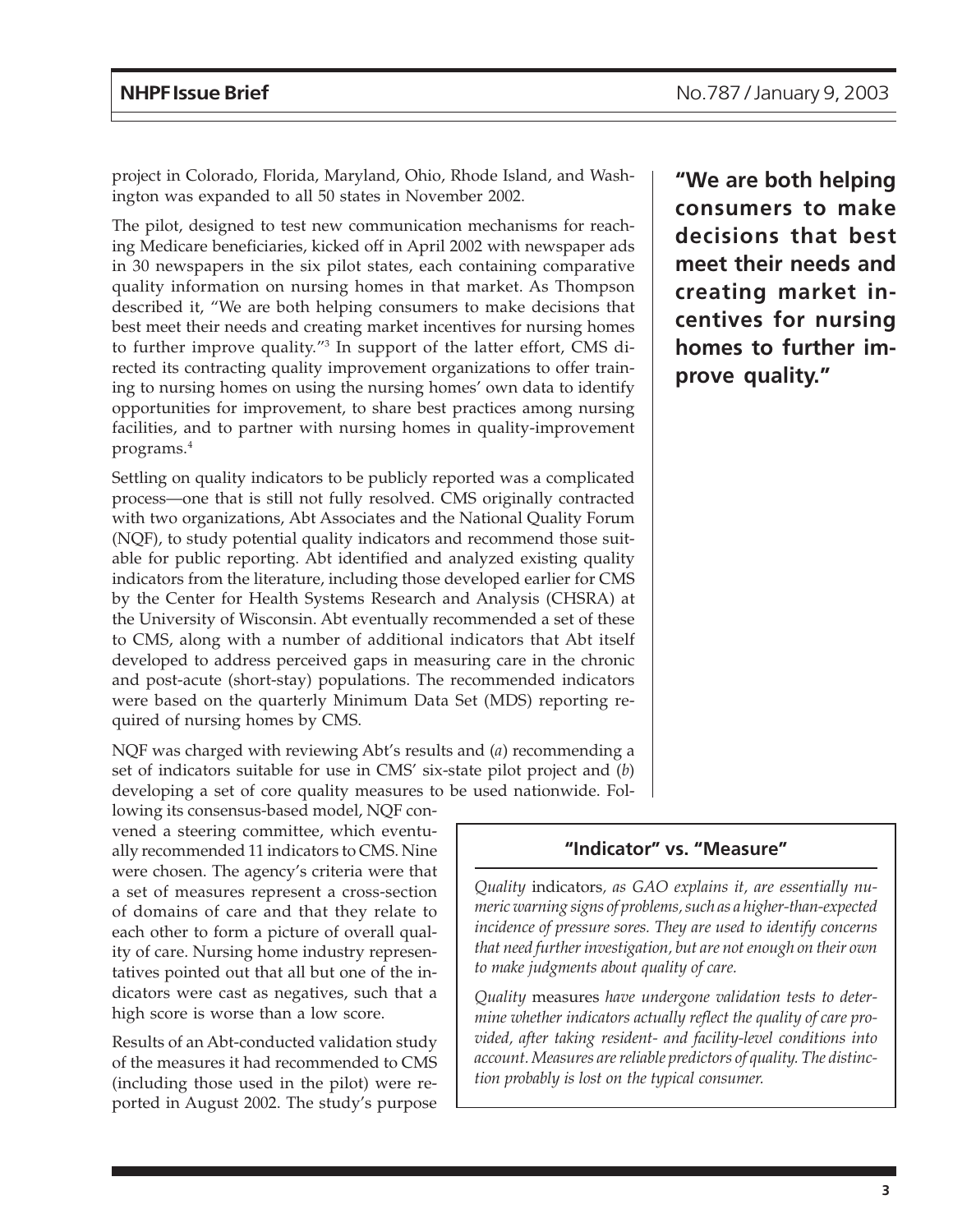was to confirm that the indicators were accurate reflections of the quality of care provided by nursing homes. All but one of the pilot indicators (weight loss) passed muster and were accepted for use in the national rollout. CMS also made explicit the issue of risk adjustment, which has always been crucial in indicator analysis.

Many quality indicators have an associated risk factor at the level of the individual patient; that is, a patient's underlying health or functional status may make him or her more or less likely to develop one of the conditions that would trigger a quality indicator. Resident-level adjustment is built into the indicators for delirium in short-stay patients and pain in long-term residents. Moreover, facility risk profiles differ as well; a nursing home that admits a large number of frail or cognitively-impaired residents may expect to score differently than one whose population is less impaired. To address this, the Abt team proposed an approach that adjusts quality measures based on a nursing home's admission profile. CMS elected to include facility admission profile information for three indicators: pressure sores for long-term residents and delirium and walking for short-stay patients.

### **Quality Indicators Used Nationwide**

#### **Percentage of chronic care patients who:**

- Have lost ability in basic daily tasks.
- Have a pressure ulcer (bed sore).
- Have a pressure ulcer, with adjustment for facility risk.

■ Are in severe pain at any time or moderate pain every day for seven days.

- Are in physical restraints.
- Have certain types of infections.

#### **Percentage of post-acute patients who:**

- Have symptoms of delirium.
- Have symptoms of delirium, with adjustment for facility risk.

■ Are in severe pain at any time or moderate pain every day for seven days.

■ Walk as well as or better than when last measured.

## **CALIFORNIA NURSING HOME SEARCH**

Both CMS and CHCF recognized that it has been difficult for consumers to find and understand information on nursing home quality. In February 2000, CHCF funded a two-year program to evaluate the quality of California's nursing homes and to distribute the findings to the public via an interactive Web site. The CHCF project also included a validation of MDS-based clinical quality performance indicators before publicly reporting these measures. The research phase of the project revealed that there were significant problems with quality of care in most nursing homes in the state and in most of the clinical areas being reviewed.

The "California Nursing Home Search*"* Web site presents facility-specific information in a number of categories: facility characteristics, resident characteristics (including demographics, care needs, length of residence, and need for assistance), nurse staffing, quality performance indicators, complaints that have been substantiated by the state licensing and certification agency, deficiencies and citations, and financial indicators.

While some of the information found on "California Nursing Home Search*"* is similar to that found on CMS' "Nursing Home Compare" Web site, the California project made use of state-specific data in order to broaden and improve the categories of information available to the consumer. For example, California nurse staffing information is augmented to include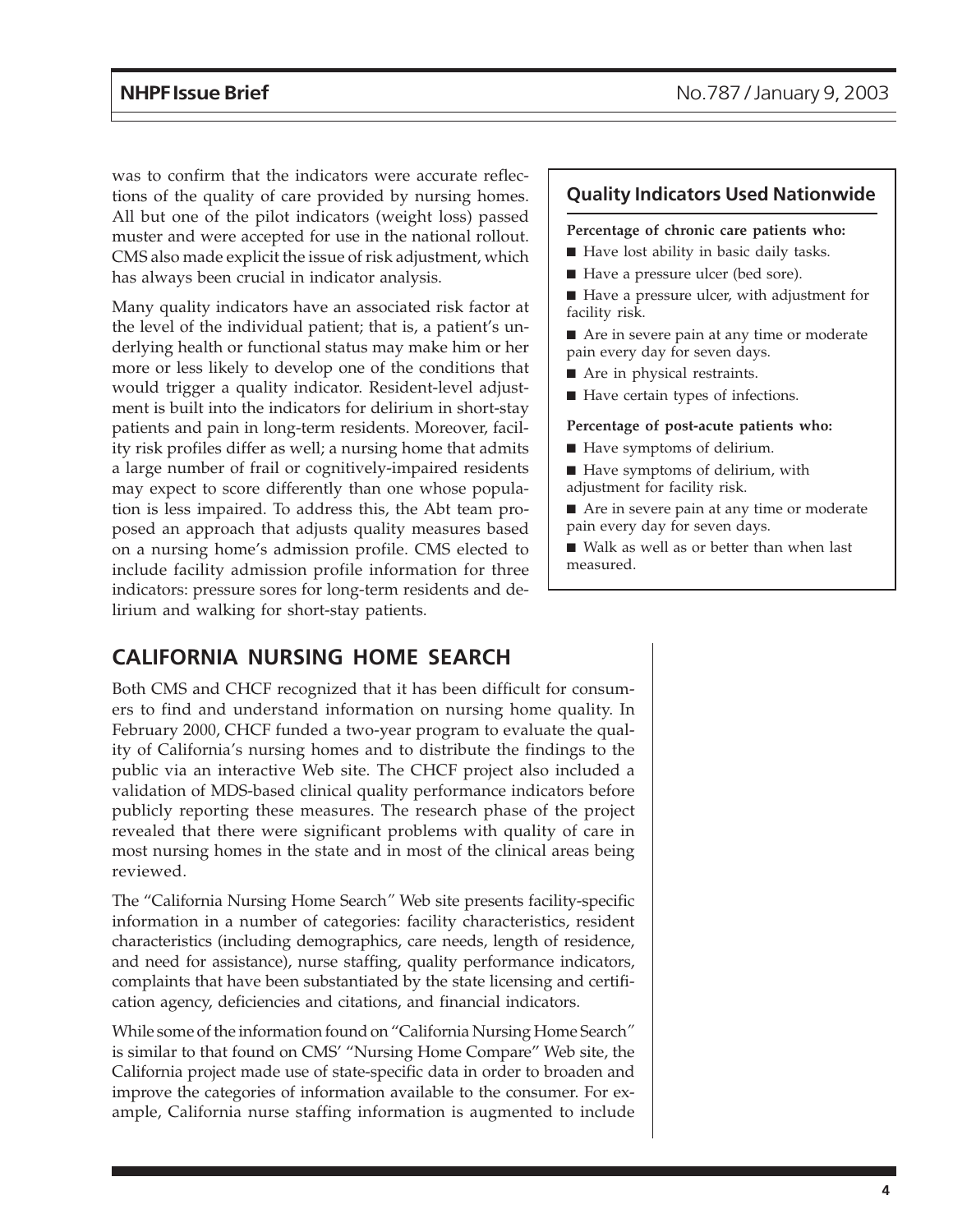turnover rates and recommended as well as average staffing ratios. Financial information (not available from CMS) also is included. Financial indicators are compiled from cost report data that nursing homes are required to submit to California's Office of Statewide Health Planning and Development.

CHCF's original seven quality performance indicators are all CHSRAdeveloped measures for chronic care: weight loss, being in bed all or most of the time, use of physical restraints, presence of pressure ulcers, problems controlling bowel or bladder functions, and loss of functioning or ability to carry out activities of daily living. The validation study found that the relationship between the quality performance indicator and the level of care provided at a facility was strong enough to allow a facility to be rated as better than average, average, or worse than average for three quality performance indicators: weight loss, being in bed all or most of the time, and use of physical restraints.<sup>5</sup> Ratings for these three are now included on the Web site. The four others are included on the site but not rated, because "no significant differences in care processes were observed between homes that scored high and low on these indicators."6

"California Nursing Home Search*"* went live on October 15, 2002. On that same day—not coincidentally—Gov. Gray Davis announced his Long-Term Care Consumers initiative, designed to expand consumer protection for seniors and impose stiffer penalties for nursing home violations.

Three states, Maryland, Rhode Island, and Florida, also report facilityspecific CHSRA-based quality indicators, and other states are in the process of developing their own reporting systems.

## **NEXT STEPS**

While CMS was preparing for its pilot and CHCF for its launch, the NQF steering committee continued to work on the second part of its charge from CMS, a core set of nursing home quality measures for use nationwide. In making recommendations for the pilot, the committee had agreed to limit itself to considering those indicators already recommended by Abt. For the core set, NQF made clear, no such limitation would apply. The steering committee felt strongly that domains of care beyond the clinical should be considered, such as quality of life and patient satisfaction.

In April 2002, NQF released a draft consensus report for NQF membership and public comment. The thought was then to proceed to a board vote in the summer. However, various interested parties (notably CMS, but also stakeholders such as the American Association of Homes and Services for the Aging) requested that NQF delay a vote, on the grounds that additional information, including the Abt validation study and another carried out by CHCF, was soon to become available. The NQF board agreed to a delay, and has undertaken a de novo consideration of a core set of measures under a new CMS contract.

**Financial information not available on the CMS site is included on the CHCF site.**